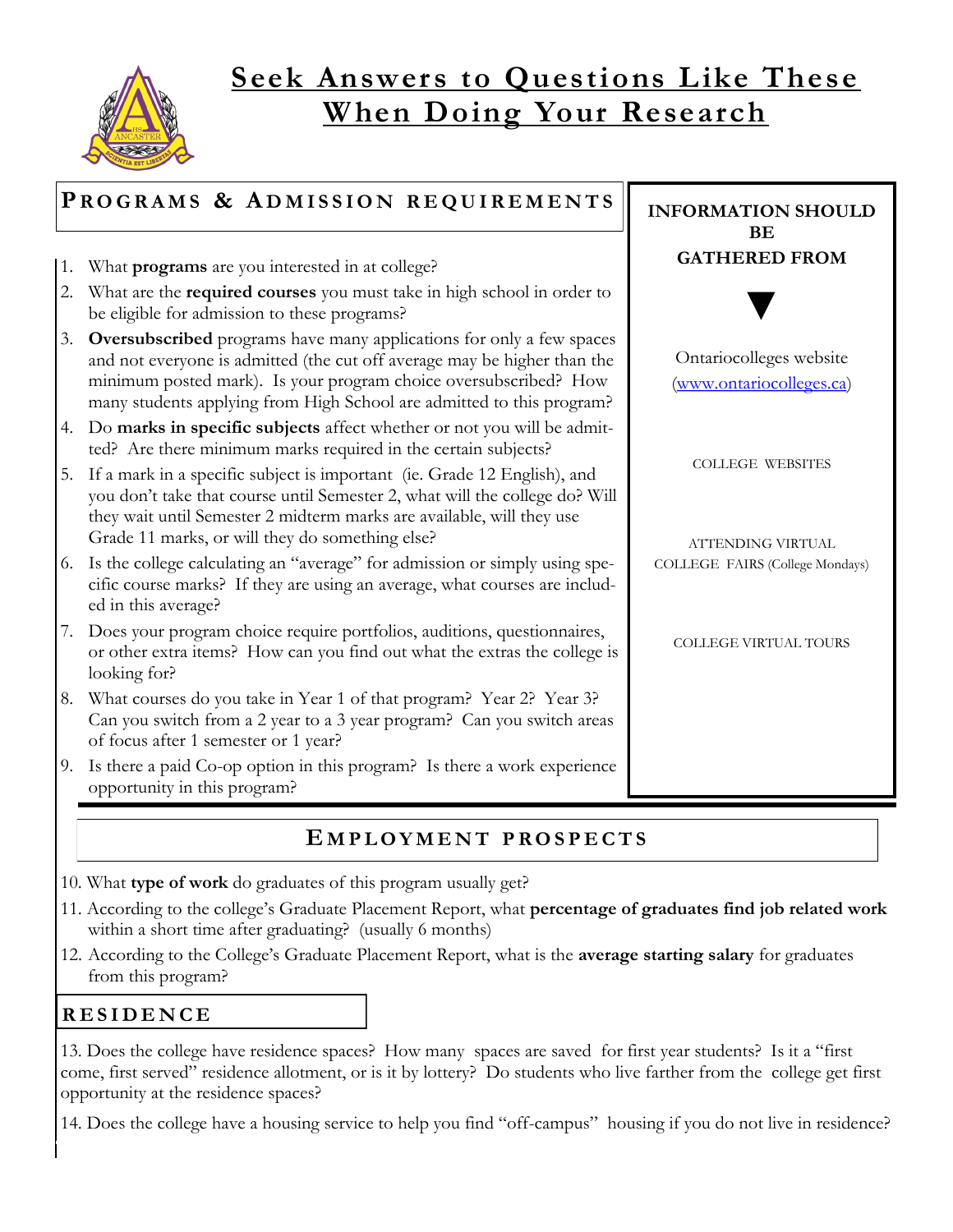#### **A T M O S P H E R E**

- 15. What type of experience will you have? Is the college in a large city, or in a smaller community? Does the college have different campuses?
- 16. What supports are there at the college to ensure a safe and successful experience?

#### **S C H O L A R S H I P S A N D B U R S A R I E S**

- 17. Are scholarships and bursaries available to first year students? How do students apply for these?
- 18. Do you need to apply to OSAP to become eligible for scholarships or bursaries at the college?

## **C O S T**

19. How much should you expect to pay for tuition each year? Are there any other fees for books, technology, labs, co-op…? When is tuition due and can I pay in installments if I am waiting for OSAP?

### **OP P O R T U N I T I E S B E Y O N D C O L L E G E**

- 20. If you are hoping to transfer to a university after completing a college diploma program, where can you transfer to? When can you transfer and how much credit will you receive from the university for completing your diploma? Is there a specific average you must attain to be eligible to transfer?
- 21. Are there Graduate Certificate programs you can apply to after completing the diploma?



# **DI D YOU KN OW?**

Most of our college bound students attend Mohawk College. Last year over half of our college applicants accepted offers of admission to Mohawk College.

That means most of our college bound students remained close to home to complete their college programs.

Other AHS student chose to attend Conestoga, Fanshawe, Georgian, George Brown, Humber, Niagara, Sault, Seneca,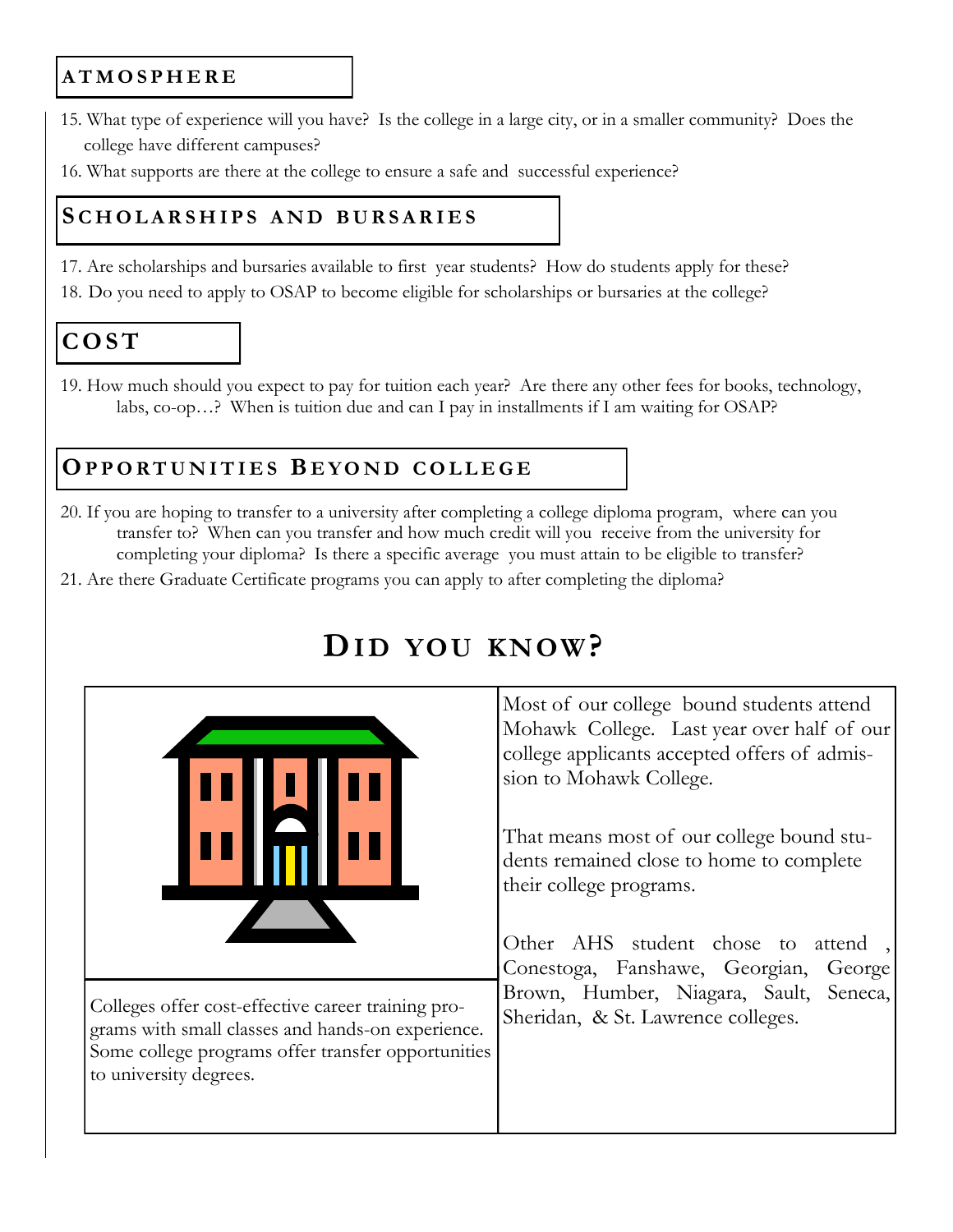# **COLLEGE APPLICATION CHECKLIST**

### **Ancaster High School is setting our deadline for College Applications to be completed as December 10, 2021.**

The deadline for Equal Consideration by Colleges in Ontario is February 1, 2022

By completing the following checklist, you will have become well informed about the process of making a College Application. Check the box if you have:

- □ Started checking the HUB, listening to morning announcements, or checking the [Student Ser](http://schools.hwdsb.on.ca/ancasterhigh/student-services/college-information/)[vices](http://schools.hwdsb.on.ca/ancasterhigh/student-services/college-information/) portion of the Ancaster High School website for applying to college information.
- □ Read Ancaster High's Guide to Researching College or gone on the www.ontariocolleges.ca website to get information regarding admissions to programs.
- Taken part in College Monday's register now at **www.ontariocolle[ges.ca/en/colleges/colle](http://www.ontariocolleges.ca/)gerecruitment**. Mohawk College is hosting Open House+ (virtual visits) from November 1-12. Register here: **www.mohawkcollege.ca/open-house-at-mohawk/register-for-open-house**
- $\square$  Discussed your college options[/choices with a parent/guardian](https://ontariocollegefair.ca/).
- Narrowed the choices of Colleges and Programs to **five** (three programs from any one College maximum)
- Checked the **prerequisites for each program** and college from your five choices.
- Checked for interview, portfolio, or other requirements for EACH program and college choice.
- $\Box$  Looked at the websites for each college you are interested in attending.
- Detailed the **costs** of attending your college choices (these may be different for each college).
- $\Box$  Virtually visited the colleges you may be attending and examined transportation needs or living accommodations. (Each college will have a virtual tour on their website)
- Researched scholarships, bursaries, or other funding (OSAP) for your College program.
- Informed your Guidance Counsellor of any Night School, or Summer School courses you may be taking to complete your requirements for College admission.
- Reviewed the APPLICATION TUTORIAL/INSTRUCTIONS for college applications (November)
- Completed, submitted, **and paid for** your College Application. (\$95.00 by December 10)
- $\Box$  Kept ALL information received from College choices in an organized manner.
- $\Box$  Replied to ALL correspondence and met deadlines for interviews, portfolios, etc...
- **Confirmed your acceptance** to ONE program through OCAS. (any second acceptance of an offer will cancel the previous one)
- □ Made an application to OSAP for a student loan, (after you accept an offer of admission). **[http.//osap.gov.on.ca](http://osap.gov.on.ca)**